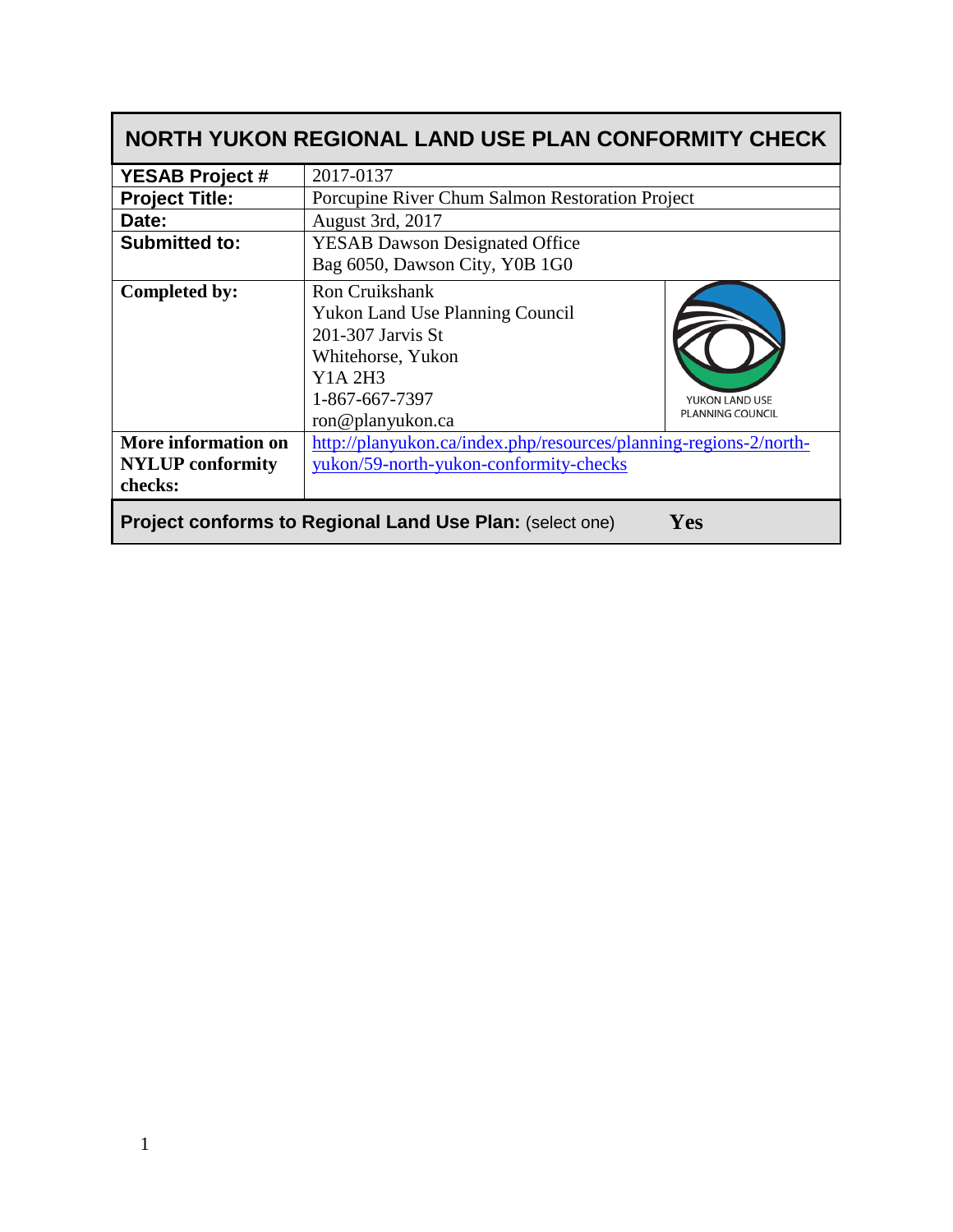## **Background Information and Conformity Check Analysis**

**Affected Landscape Management Unit(LMU)(s):** (insert rows as needed for additional LMUs) Map 1 and Section 6

| LM Unit #                                                                                                                                                                                                                                                                                                                                                                                                                        |                     | 12         |                                                                                                                                                                                                                                                                                                                                                                                                                                                                                                                                                                                                                                                                                                                                                                                                                                                                                                                                                                   | LMU Name:              |          |                     | Ni'inlii'njik (Fishing Branch) |                              |                                   |
|----------------------------------------------------------------------------------------------------------------------------------------------------------------------------------------------------------------------------------------------------------------------------------------------------------------------------------------------------------------------------------------------------------------------------------|---------------------|------------|-------------------------------------------------------------------------------------------------------------------------------------------------------------------------------------------------------------------------------------------------------------------------------------------------------------------------------------------------------------------------------------------------------------------------------------------------------------------------------------------------------------------------------------------------------------------------------------------------------------------------------------------------------------------------------------------------------------------------------------------------------------------------------------------------------------------------------------------------------------------------------------------------------------------------------------------------------------------|------------------------|----------|---------------------|--------------------------------|------------------------------|-----------------------------------|
| Zoning:                                                                                                                                                                                                                                                                                                                                                                                                                          |                     | <b>SMA</b> |                                                                                                                                                                                                                                                                                                                                                                                                                                                                                                                                                                                                                                                                                                                                                                                                                                                                                                                                                                   | Land Owner:            |          | YG                  |                                |                              |                                   |
| LM Unit #                                                                                                                                                                                                                                                                                                                                                                                                                        |                     |            |                                                                                                                                                                                                                                                                                                                                                                                                                                                                                                                                                                                                                                                                                                                                                                                                                                                                                                                                                                   | <b>LMU Name:</b>       |          |                     |                                |                              |                                   |
| Zoning:                                                                                                                                                                                                                                                                                                                                                                                                                          |                     |            |                                                                                                                                                                                                                                                                                                                                                                                                                                                                                                                                                                                                                                                                                                                                                                                                                                                                                                                                                                   | Land Owner:            |          |                     |                                |                              |                                   |
| Landscape Disturbance Indicators: Table 3.2, sections 3.3.1.1, 5.1.1<br>Surface Disturbance (ha):                                                                                                                                                                                                                                                                                                                                |                     |            |                                                                                                                                                                                                                                                                                                                                                                                                                                                                                                                                                                                                                                                                                                                                                                                                                                                                                                                                                                   |                        |          |                     |                                |                              |                                   |
| LMU                                                                                                                                                                                                                                                                                                                                                                                                                              | Cautionary          |            | Critical                                                                                                                                                                                                                                                                                                                                                                                                                                                                                                                                                                                                                                                                                                                                                                                                                                                                                                                                                          | *Current               |          | Project             | Total                          | Notific-                     | <b>Parties</b>                    |
|                                                                                                                                                                                                                                                                                                                                                                                                                                  | Level               |            | Level                                                                                                                                                                                                                                                                                                                                                                                                                                                                                                                                                                                                                                                                                                                                                                                                                                                                                                                                                             | est. Level             |          | Estimate            | Estimate                       | ation<br>Rqr'd**             | <b>Notified</b>                   |
| 9                                                                                                                                                                                                                                                                                                                                                                                                                                |                     |            |                                                                                                                                                                                                                                                                                                                                                                                                                                                                                                                                                                                                                                                                                                                                                                                                                                                                                                                                                                   | Not yet<br>provided    | $\Omega$ |                     | $NA***$                        | No                           | No                                |
| 10B                                                                                                                                                                                                                                                                                                                                                                                                                              |                     |            |                                                                                                                                                                                                                                                                                                                                                                                                                                                                                                                                                                                                                                                                                                                                                                                                                                                                                                                                                                   | Not yet<br>provided    | $\Omega$ |                     | $NA***$                        | No                           | No                                |
| Linear Disturbance (km):                                                                                                                                                                                                                                                                                                                                                                                                         |                     |            |                                                                                                                                                                                                                                                                                                                                                                                                                                                                                                                                                                                                                                                                                                                                                                                                                                                                                                                                                                   |                        |          |                     |                                |                              |                                   |
| LMU                                                                                                                                                                                                                                                                                                                                                                                                                              | Cautionary<br>Level |            | Critical<br>Level                                                                                                                                                                                                                                                                                                                                                                                                                                                                                                                                                                                                                                                                                                                                                                                                                                                                                                                                                 | *Current<br>est. Level |          | Project<br>Estimate | Total<br>Estimate              | Notific-<br>ation<br>Rqr'd** | <b>Parties</b><br><b>Notified</b> |
| 9                                                                                                                                                                                                                                                                                                                                                                                                                                |                     |            |                                                                                                                                                                                                                                                                                                                                                                                                                                                                                                                                                                                                                                                                                                                                                                                                                                                                                                                                                                   | Not yet<br>provided    | $\Omega$ |                     | $NA***$                        | No                           | No                                |
| 10B                                                                                                                                                                                                                                                                                                                                                                                                                              |                     |            |                                                                                                                                                                                                                                                                                                                                                                                                                                                                                                                                                                                                                                                                                                                                                                                                                                                                                                                                                                   | Not yet<br>provided    | $\theta$ |                     | $NA***$                        | No                           | N <sub>0</sub>                    |
| *current estimated cumulative effects levels are to be provided by the Plan Parties<br>** the YLUPC shall notify the Parties prior to submitting the conformity check to YESAB if they are concerned<br>cautionary or critical levels may be reached<br>***Not Applicable because the project falls within the 2km-wide Dempster Highway corridor (see NYRLUP p 5-25),<br>which is exempt from disturbance indicator monitoring. |                     |            |                                                                                                                                                                                                                                                                                                                                                                                                                                                                                                                                                                                                                                                                                                                                                                                                                                                                                                                                                                   |                        |          |                     |                                |                              |                                   |
| Relevant Key Resources: (Section 6, LMUs)                                                                                                                                                                                                                                                                                                                                                                                        |                     |            |                                                                                                                                                                                                                                                                                                                                                                                                                                                                                                                                                                                                                                                                                                                                                                                                                                                                                                                                                                   |                        |          |                     |                                |                              |                                   |
| <b>LMU</b>                                                                                                                                                                                                                                                                                                                                                                                                                       |                     | Resource   | <b>Description</b>                                                                                                                                                                                                                                                                                                                                                                                                                                                                                                                                                                                                                                                                                                                                                                                                                                                                                                                                                |                        |          |                     |                                |                              |                                   |
| 12                                                                                                                                                                                                                                                                                                                                                                                                                               |                     |            | The Fishing Branch HPA is part of the Ni'iinlii'njik SMA, and is also managed under Yukon Department of<br>Environment and Vuntut Gwitchin Government (2004a). A detailed description its ecological, cultural and economic<br>values is contained in the management plan. The Fishing Branch HPA encompasses many ecological and heritage<br>resources, and is intended to act as a buffer for the core Protected Area. The HPA is managed to maintain<br>ecological integrity and protect heritage resources, but is not withdrawn from land disposition and resource<br>exploration and development. The current management plan should be referenced for guidelines regarding any land<br>use activity within the HPA.<br>The Ni'iinlii'njik Protected Area is managed under the Ni'iinlii'njik (Fishing Branch) SMA Management Plans (Yukon<br>Department of Environment and Vuntut Gwitchin Government, 2004a,b). A detailed description of the ecological, |                        |          |                     |                                |                              |                                   |
|                                                                                                                                                                                                                                                                                                                                                                                                                                  |                     |            | cultural and economic values of the area is contained in the management plans. The Protected Area portion of the<br>SMA is centered on the Fishing Branch Ecological Reserve and VG R-05A (Bear Cave Mountain), a unique<br>groundwater - salmon spawning - grizzly bear system. Limestone caves host significant archaeological and<br>paleontological resources. Protection and interpretation of ecological and cultural resources is the primary<br>management objective for the Protected Area. Ni'iinlii'njik was established in 1999.                                                                                                                                                                                                                                                                                                                                                                                                                      |                        |          |                     |                                |                              |                                   |
|                                                                                                                                                                                                                                                                                                                                                                                                                                  |                     |            |                                                                                                                                                                                                                                                                                                                                                                                                                                                                                                                                                                                                                                                                                                                                                                                                                                                                                                                                                                   |                        |          |                     |                                |                              |                                   |